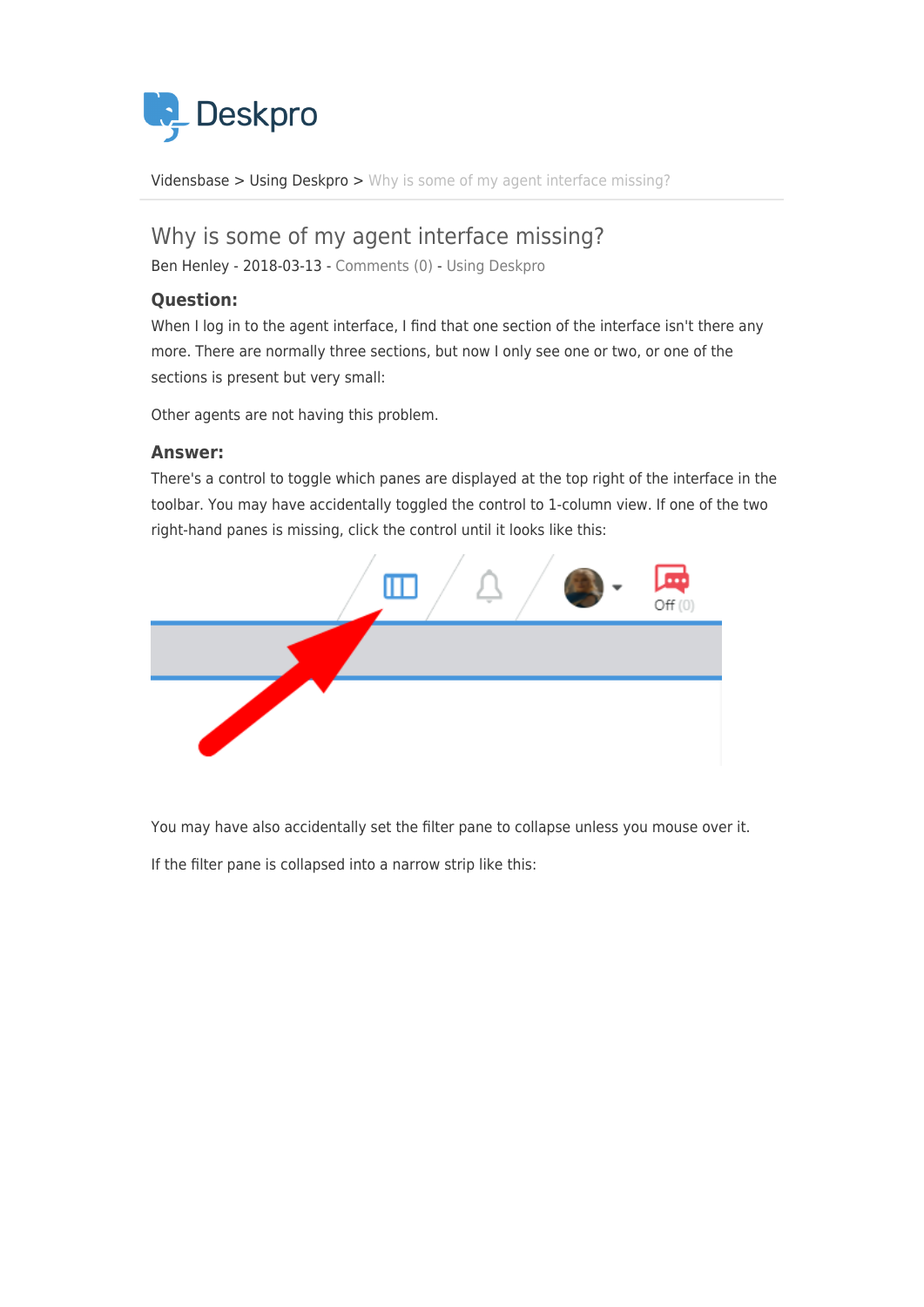

hold your mouse pointer over it until it expands, then click the lock icon:



Note also that the relative size of the list pane and content pane can be resized by dragging the divider between them. If you find that one pane is visible but very small, you may have accidentally dragged the divider - simply drag it again to resize.